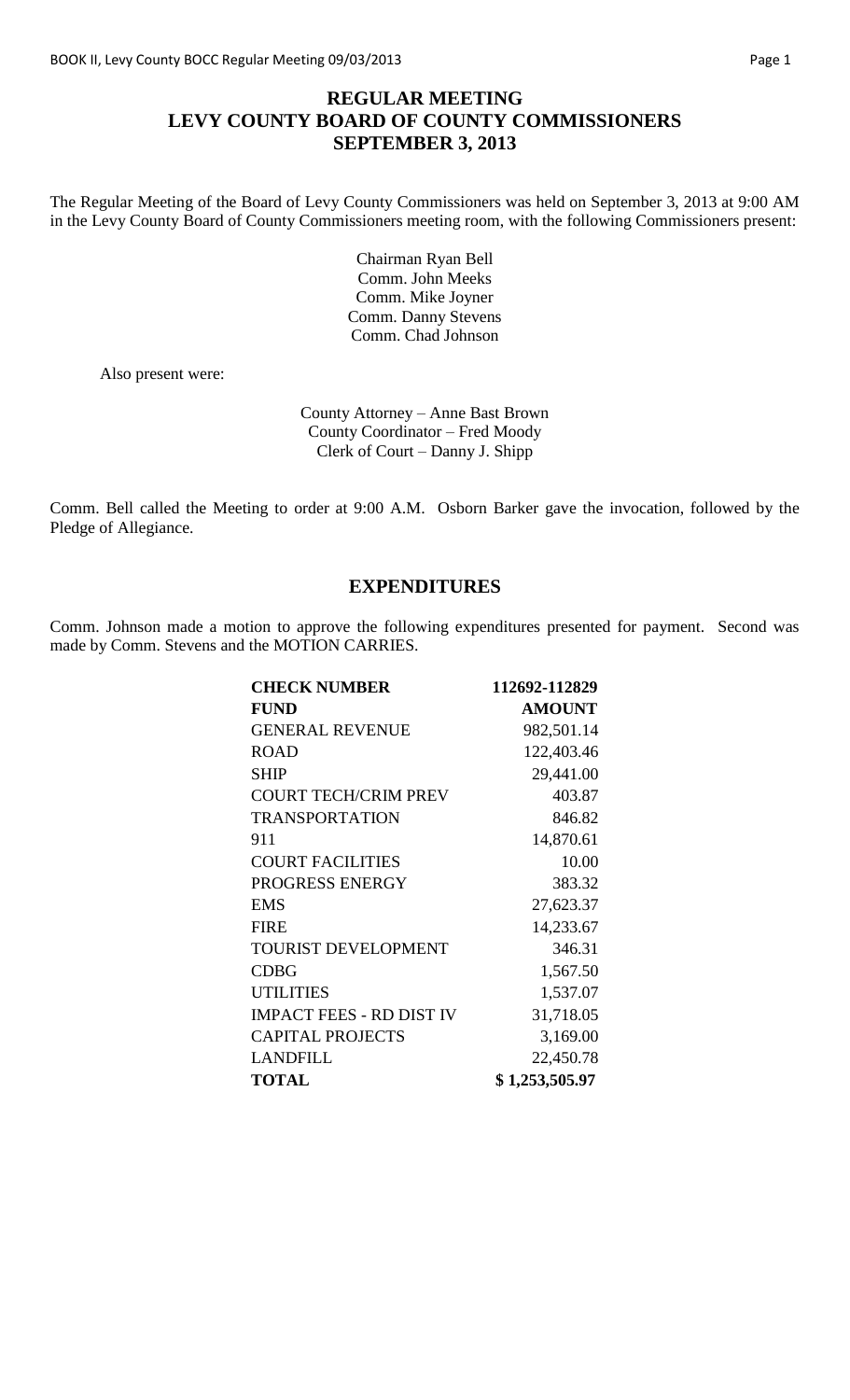# **PUBLIC HEARING**

# **BUILDING & ZONING**

Comm. Bell asked if any of the Commissioners had ex-parte communication with any of the petitioners. There were none.

Atty. Brown performed swearing in of those in the audience wishing to speak for or against the petitions presented.

Bill Hammond, Director

A. Ha. Va. 2-13: Michael A. Silvernell petitioning the Board for a Hardship Variance to allow a second dwelling in order for his brother to help care for him on parcel of land located in Florian Heights Unit 2, Lot 13, Section 31, Township 12 S, Range 18 E, in Levy County. Said parcel contains 6.31 acres more or less and is located within an "RR" Rural Residential zone. Situs Address: 13051 NE 45th Street, Williston, FL 32696.

Mr. Hammond requested Board approval of Ha. Va. 2-13, a Hardship Variance applied for by Michael A. Silvernell.

Comm. Bell asked if there was anyone wishing to speak for or against the Hardship Variance as presented. There were none.

Comm. Stevens made a motion to approve Ha. Va. 2-13, a Hardship Variance applied for by Michael A. Silvernell as requested. Second was made by Comm. Meeks and the MOTION CARRIES.

B. Ha. Va. 3-13: Alfred Romagnolo petitioning the Board to amend an existing Hardship Variance to include his wife Nancy Romagnolo. This parcel is located in B and R Unit 5, Lot 1, Block 12, Section 32, Township 12 S, Rance 18 E, in Levy County. Said parcel contains 3.5 acres mor3e or less and is located within an "RR" Rural Residential zone.

Mr. Hammond requested Board approval of Ha. Va. 3-13, amendment to an existing Hardship Variance for Alfred Romagnolo.

Comm. Bell asked if there was anyone wishing to speak for or against the Hardship Variance as presented. There were none.

Comm. Meeks made a motion to approve Ha. Va. 3-13, amendment to an existing Hardship Variance for Alfred Romagnolo as requested. Second was made by Comm. Stevens and the MOTION CARRIES.

C. Ha. Va. 4-13: Richard and Carolyn Berryhill petitioning the Board for a Hardship Variance to allow a second dwelling in order for their son to help care for them and their disabled daughter on a parcel of land located NW  $\frac{1}{4}$  of the SW  $\frac{1}{4}$  less the E  $\frac{1}{2}$  of the NE  $\frac{1}{4}$  of the NW  $\frac{1}{4}$  of the SW  $\frac{1}{4}$  in Section 36, Township 14 S, Range 15E, in Levy County. Said parcel contains 35 acres more or less and is located within an "FRR" Forestry/Rural Residential zone. Situs Address: 251 SE 74<sup>th</sup> Place, Inglis, FL 34449.

Mr. Hammond requested Board approval of Ha. Va. 4-13, a Hardship Variance applied for by Richard and Carolyn Berryhill.

Comm. Bell asked if there was anyone wishing to speak for or against the Hardship Variance as presented. There were none.

Comm. Joyner made a motion to approve Ha. Va. 4-13, a Hardship Variance applied for by Richard and Carolyn Berryhill as presented. Second was made by Comm. Meeks and the MOTION CARRIES.

D. Request approval of Resolution 2013-38 adopting a schedule of permit fees and service charges for permits, reviews, and services provided by the Levy County Development Department; providing for repeal of Resolution 2007-24, Resolution 2010-04 and Resolution 2012-26; providing for repeal of conflicting fee schedules; providing an effective date.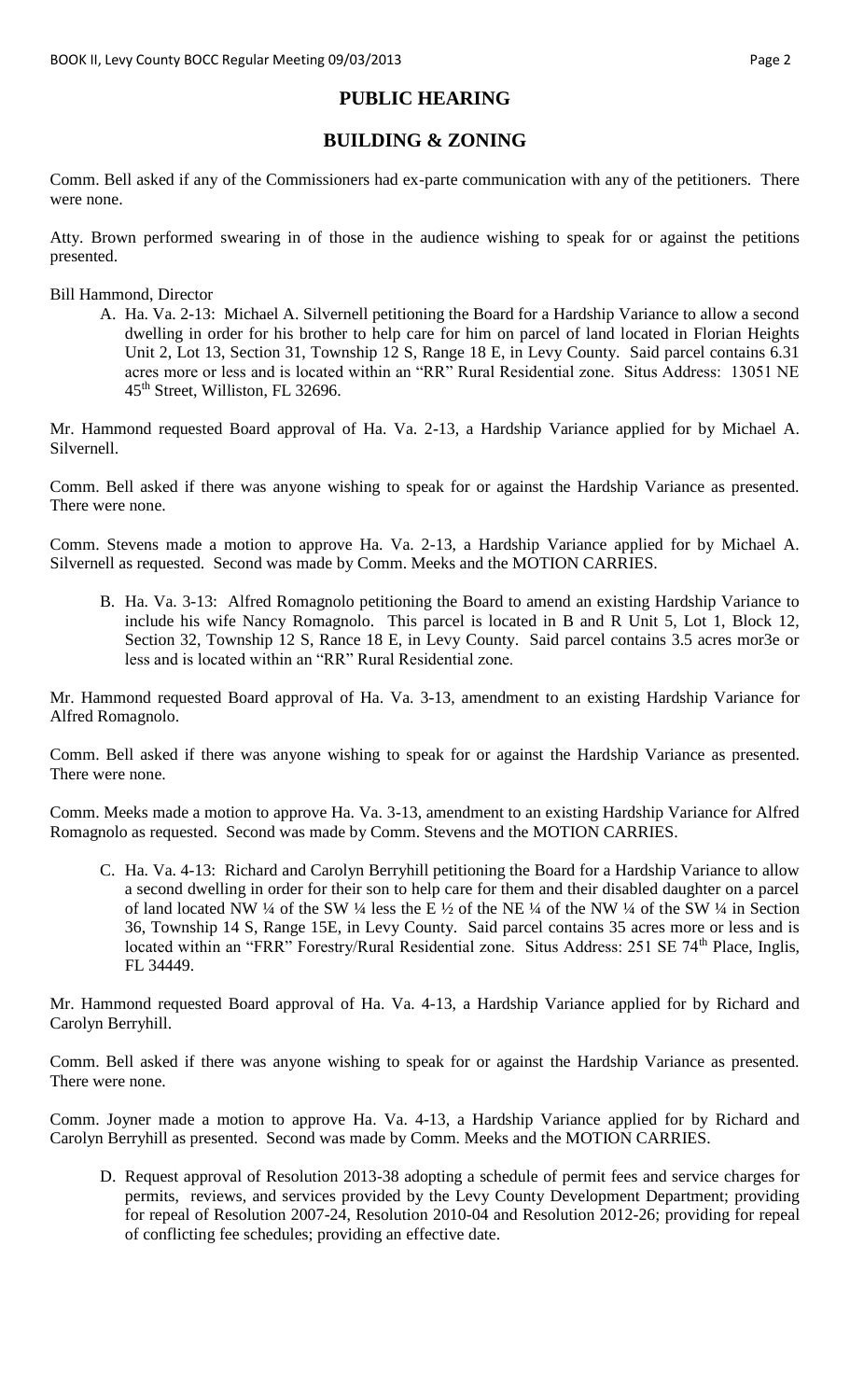BOOK II, Levy County BOCC Regular Meeting 09/03/2013 **Page 3** 2014

Mr. Hammond requested Board approval of Resolution 2013-38, adopting a schedule of permit fees and service charges for permits, reviews, and services provided by the Levy County Development Department and the Levy County Road Department; providing for repeal of Resolution 2007-24, Resolution 2010-04 and Resolution 2012-26; providing for repeal of conflicting fee schedules and providing an effective date.

Comm. Johnson made a motion to approve Resolution 2013-38 as requested. Second was made by Comm. Meeks and the MOTION CARRIES.

# **CLERK OF COURT**

Danny Shipp, Clerk

Request selection of new Value Adjustment Board (VAB) members. - TABLED –

# **LEVY COUNTY HEALTH DEPARTMENT**

Barbara Locke, Administrator

Request approval of a Contract Agreement between Levy County Board of County Commissioners and the State of Florida Department of Health for operation of the Levy County Health Department Contract Year 2013-2014.

Ms. Locke requested Board approval of the annual Contract Agreement between Levy County Board of County Commissioners and the State of Florida Department of Health for operation of the Levy County Health Department for contract year 2013-2014.

Comm. Meeks made a motion to approve the annual Contract Agreement between Levy County BOCC and the State of Florida Department of Health as requested. Second was made by Comm. Stevens and the MOTION CARRIES.

### **911 ADDRESSING**

Mike West, 911 Coordinator

Request Board Chair's signature for the CenturyLink product and services agreement.

Mr. West requested approval for Chairman Bell to sign the CenturyLink Product and Services Agreement. This Agreement provides for maintenance on the PSAP equipment. The cost for the maintenance is covered entirely by a Rural County Grant received from the State of Florida E911 Board.

Comm. Stevens made a motion to approve Chairman Bell to sign the CenturyLink Product and Services Agreement as requested. Second was made by Comm. Joyner and the MOTION CARRIES.

# **DAUGHTERS OF THE AMERICAN REVOLUTION**

Bobbie Smith

"Proclamation for Constitution Week" presentation.

Mrs. Smith, representing the Gainesville Chapter of the Daughters of the American Revolution requested Board approval of Proclamation 2013-43, recognizing the week of September 17 through September 23, 2013 as Constitution Week.

Comm. Joyner made a motion to approve Proclamation 2013-43 as requested. Second was made by Comm. Johnson and the MOTION CARRIES.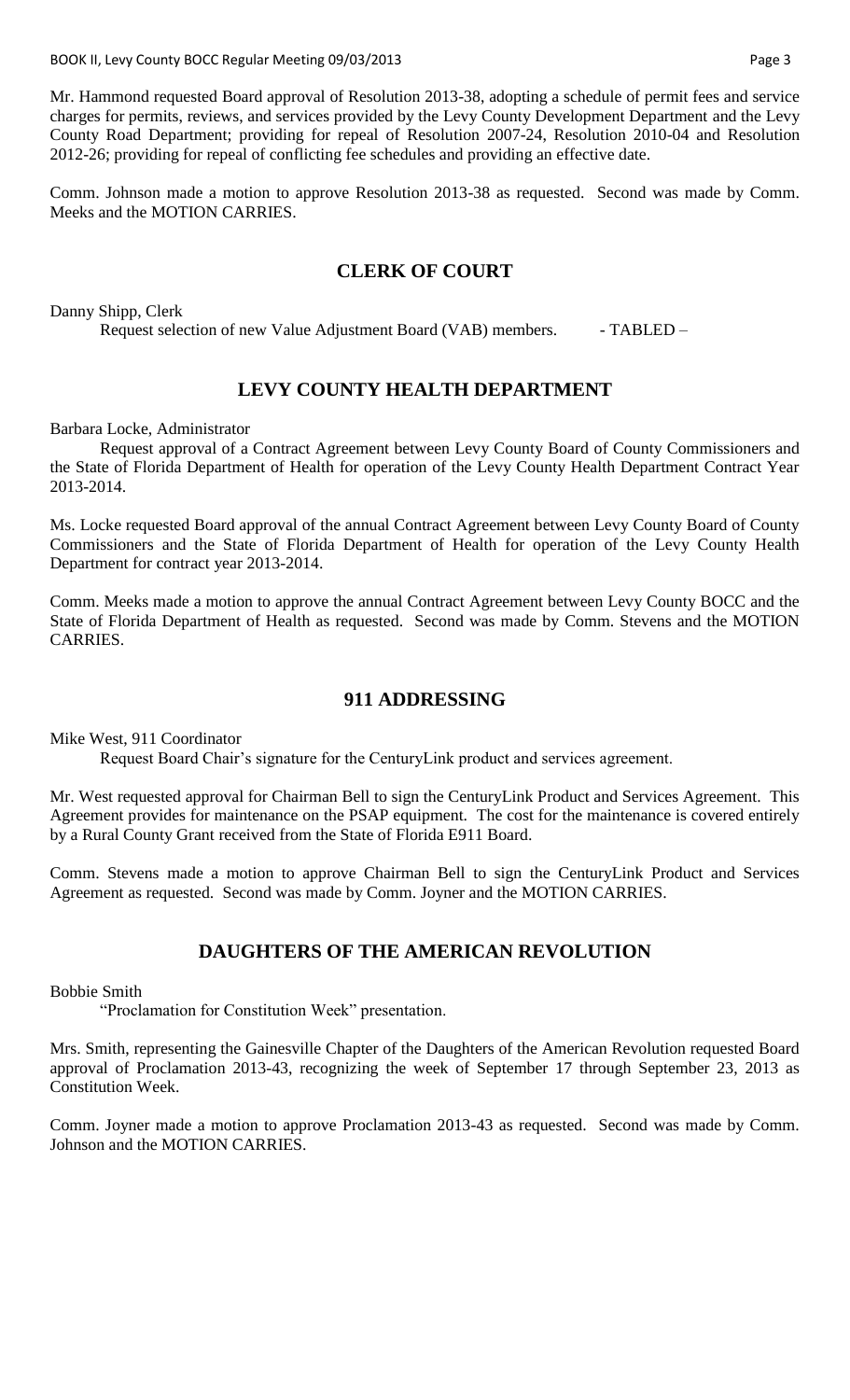#### **DEPARTMENT REPORTS**

### **LIBRARY**

Lisa Brasher, Director

Request approval of State Aid to Libraries Grant Agreement.

Ms. Brasher requested Board approval of the State Aid to Libraries Grant Agreement.

Comm. Johnson made a motion to approve the State Aid to Libraries Grant Agreement as requested. Second was made by Comm. Meeks and the MOTION CARRIES.

### **PLANNING**

Shenley Neely, Director – TABLED -

Request to approve Annual Reports to be submitted to Florida Housing Finance Corporation.

### **PUBLIC SAFETY**

David Knowles, Director

A. Request approval from the Board and the Chairman's signature on the Occupancy Agreement between Levy County and Air Methods Corporation.

Mr. Knowles requested Board approval and signature of the Chairman on the Occupancy Agreement between Levy County and Air Methods Corporation. This Agreement will allow Air Methods to operate a helicopter and medical flight crew out of the LCDPS Complex.

Comm. Stevens made a motion to approve and authorize the Chairman's signature on the Occupancy Agreement between Levy County and Air Methods Corporation as requested. Second was made by Comm. Joyner and the MOTION CARRIES.

B. Request approval to donate two (2) surplus fire engines to Lafayette County Volunteer Fire Department.

Mr. Knowles requested Board approval to donate two (2) surplus fire engines to Lafayette County Volunteer Fire Department. The following are engines which can be removed from service and donated after receiving the updated equipment from Marion and Citrus Counties:

FT4 1989 Ford KME FT29 1989 Ford KME

Comm. Stevens made a motion to approve donation of two (2) surplus fire engines to Lafayette as requested. Second was made by Comm. Meeks and the MOTION CARRIES.

C. Request approval to accept reimbursement funds from Workforce Connection for the recent Levy County Firefighter II graduates.

Mr. Knowles requested Board approval to accept reimbursement funds from Workforce Connection in the amount of \$13,893.33 which covers 50% of supplies, training and transportation of the graduates for the class.

Comm. Stevens made a motion to accept reimbursement funds from Workforce Connection for the recent Levy County Firefighter II graduates. Second was made by Comm. Meeks and the MOTION CARRIES.

D. Quarterly Report presentation.

Mr. Knowles presented the Department of Public Safety Quarterly Report to the Board.

#### **ROAD DEPARTMENT**

Bruce Greenlee, Administrative Road Superintendent

A. Request the approval for the reprioritized paving list.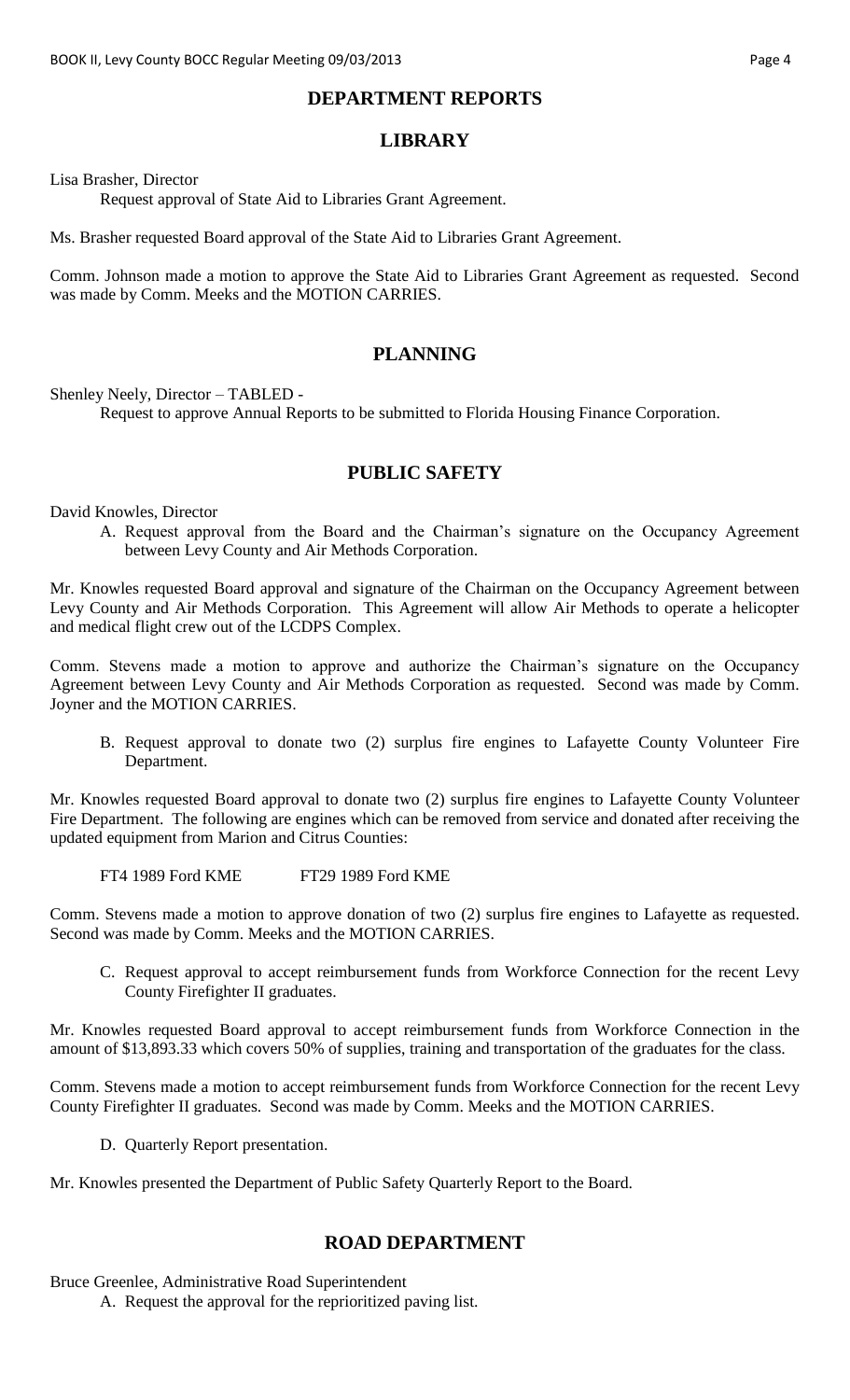Mr. Greenlee requested Board approval of the reprioritized paving list.

Comm. Meeks made a motion to approve the reprioritized paving list as presented. Second was made by Comm. Stevens and the MOTION CARRIES.

B. Request approval to deed Central Florida Electric County owned right of way to place power poles.

Mr. Greenlee requested Board approval to deed Central Florida Electric County owned right of way to place power poles.

Comm. Stevens made a motion to approve deeding Central Florida Electric County owned right of way as requested. Second was made by Comm. Joyner and the MOTION CARRIES.

#### **TOURIST DEVELOPMENT**

Carol McQueen, Director

A. Request approval of Agreement between Levy County Board of County Commissioners and World Publications, LLC, through its Sport Fishing Magazine Division – referred to as "Sport Fishing Television" for the production of an Editorial Show, featuring one destination – Cedar Key.

Mrs. McQueen requested Board approval of an Agreement between Levy County BOCC and World Publications, LLC. The cost will be \$10,000 to be paid in four (4) equal installments of \$2,500 each.

Comm. Stevens made a motion to approve the Agreement between Levy County BOCC and World Publications, LLC as requested. Second was made by Comm. Joyner and the MOTION CARRIES.

B. Request approval of Levy County Tourist Development Council's recommendation to enter into an Agreement with Helicona Press to produce a Kayak Fishing TV Show in Yankeetown in an effort to bring visitors to Levy County for overnight stays and a vacation destination.

Mrs. McQueen requested Board approval for Levy County to enter into an Agreement with Helicona Press to produce a Kayak Fishing TV Show in Yankeetown in an effort to bring visitors to Levy County for overnight stays and vacation destinations. There will be two (2) episodes at 20 minutes each in Yankeetown and the surrounding area produced. The Levy County Visitors Bureau will reimburse Helicona Press for The Kayak Fishing Show host and videographer: air and land travel, accommodations, and captain/support boat and fuel up to the budgeted amount of \$6,000. Reimbursements will be made after the first airing of each of the two (2) episodes of The Kayak Fishing Show in 2014.

Comm. Stevens made a motion to approve the Agreement with Helicona Press to produce a Kayak Fishing TV Show as requested. Second was made by Comm. Johnson and the MOTION CARRIES.

Mrs. McQueen informed the Board of upcoming events in Levy County and provided flyers for the public.

# **CITY OF CHIEFLAND**

Teresa Barron, Vice Mayor

Chief James Harris, and Gene Stockman

Request for annual Fee-for-Service Contract increase, Certificate of Need for Chiefland Fire Rescue ALS-non transport vehicle, and an additional ambulance stationed at Chiefland.

Ms. Barron spoke to the Board and requested an increase of \$35,000 to match Chiefland's contribution toward the support of the fire service provision, both within the City and District 7. Chief Harris and Gene Stockman also spoke.

Martin Reed, Chiefland resident also spoke requesting increased funding for Chiefland.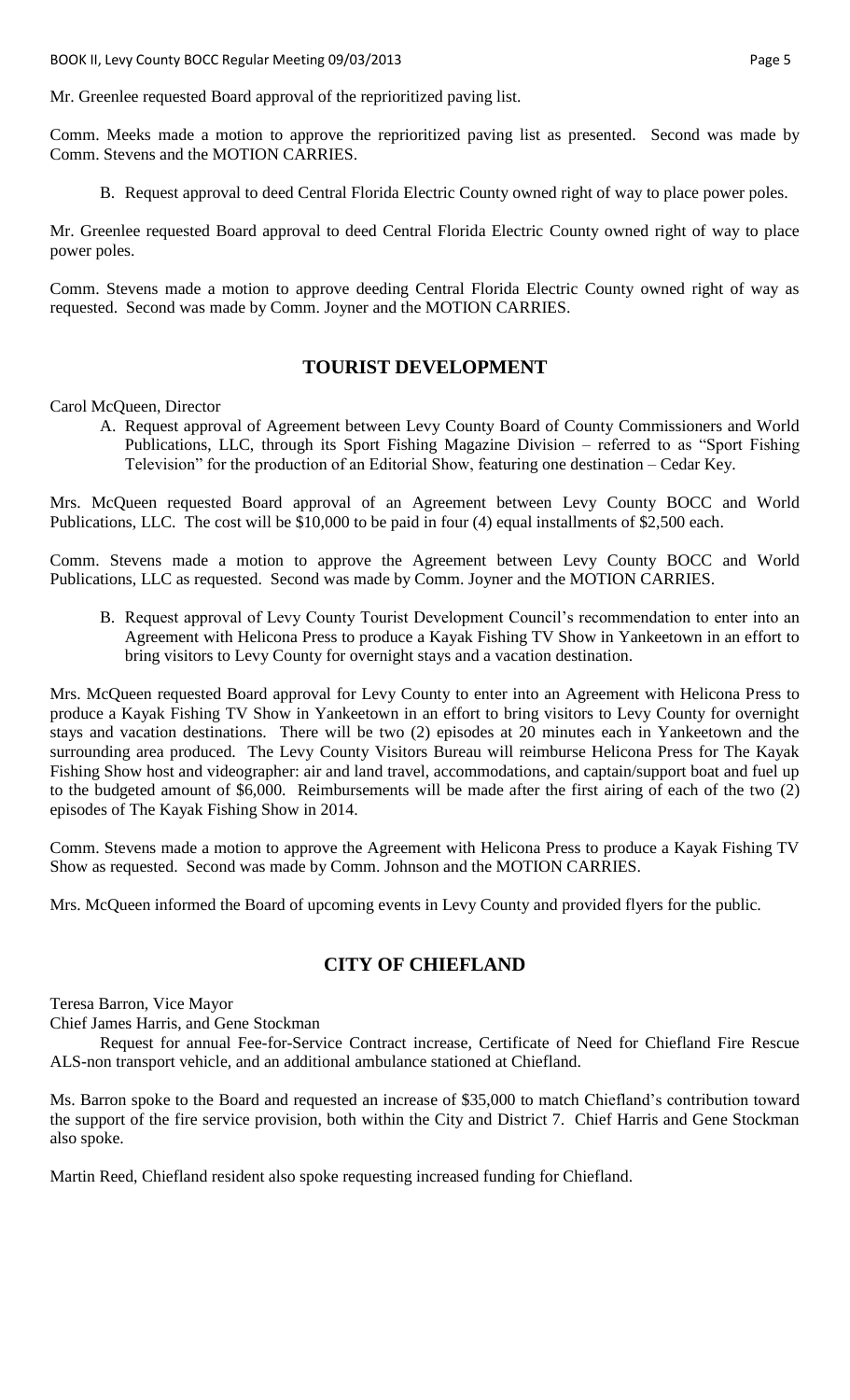Comm. Stevens made a motion to keep the amount for the Chiefland Fire Contract the same as last year at \$199,000. Second was made by Comm. Joyner and the votes were as follows:

| Yes           | No            |
|---------------|---------------|
| Comm. Stevens | Comm. Meeks   |
| Comm. Joyner  | Comm. Bell    |
|               | Comm. Johnson |

#### The MOTION FAILS.

Jason Kennedy representing the Town of Bronson spoke to the Board expressing a concern of the issue being one of "political satisfaction".

Susan Harris spoke to the Board questioning an item Mr. Stockman referred to earlier.

Comm. Meeks made a motion to give an additional \$5,000 to Chiefland annually to match the Williston base amount and give a one-time amount of 6%, equal to around \$12,000 based on the current amount budgeted to Chiefland to be used for equipment and materials payable by P.O.'s and invoices which will go through Chief Knowles for approval. Second was made by Comm. Johnson and the votes were as follows:

| Yes           | No            |
|---------------|---------------|
| Comm. Meeks   | Comm. Stevens |
| Comm. Johnson | Comm. Joyner  |
| Comm. Bell    |               |

The MOTION CARRIES.

Ms. Barron requested Board approval to provide the City of Chiefland a Certificate of Need for a non-transport advanced life support vehicle.

Comm. Stevens made a motion to deny the request for the City of Chiefland for a Certificate of Need for a nontransport ALS vehicle. Second was made by Comm. Meeks and the MOTION CARRIES.

Ms. Barron requested Board approval of an Addendum to the Contract for the City of Chiefland to receive quarterly payments at the beginning, rather than the end of each quarter.

Comm. Stevens made a motion to keep the Contract as is with the City of Chiefland, sending quarterly payments at the end of each quarter, rather than the beginning. Second was made by Comm. Joyner and the MOTION CARRIES.

Chief Harris requested on behalf of Ms. Barron, Board approval to replace the ambulance at the Chiefland station which had been taken out of service several years ago.

Comm. Stevens made a motion to leave the decision to place ambulances in locations in the county at the discretion of the Board with the advisement of the Public Safety Director. The motion dies for lack of second.

No action was taken by the Board for this item.

#### **SHERIFF'S DEPARTMENT**

Sheriff McCallum spoke to the Board and thanked them as well as Atty. Brown for their efforts regarding the event scheduled in Williston. The Injunction was granted and after speaking with the event organizer, Sheriff McCallum stated it was cancelled with full cooperation.

# **COMMISSIONERS' REPORTS**

Comm. Johnson informed everyone of the upcoming Levy County Education Foundation Beast Feast to be held on October 26<sup>th</sup> at Black Prong. He will be contacting Leslie Sturmer for the availability of clams for the Commissioners to serve.

Comm. Joyner stated he will not be able to attend the Final Assessment Meeting next Wednesday evening, September  $11^{\text{th}}$ .